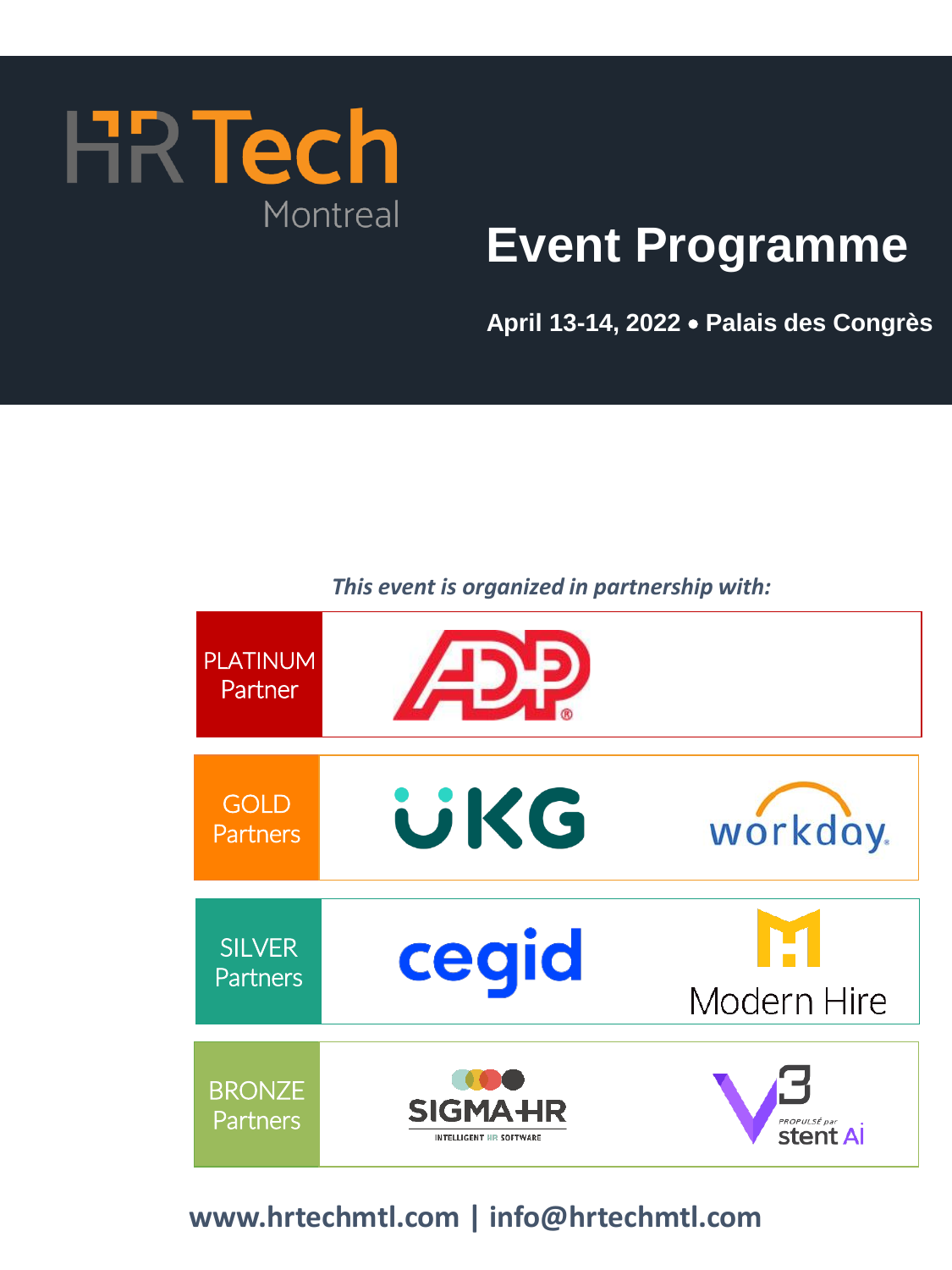

# **EVENT SCHEDULE – DAY 1**

| <b>WEDNESDAY, April 13, 2022</b> |                                                                                |                                |
|----------------------------------|--------------------------------------------------------------------------------|--------------------------------|
| <b>SCHEDULE</b>                  | <b>ACTIVITIES</b>                                                              | <b>ROOM</b>                    |
| 2:30 - 5:00 pm                   | Welcome and registration of attendees                                          | 5 <sup>th</sup> floor<br>foyer |
|                                  | 3:30 - 4:30 pm Conference: "The eight HR tech trends not to be missed in 2022" | 515a                           |
| $4:30$ pm                        | <b>Vendor fair opening</b>                                                     | 517                            |
| $5:00 - 7:30$ pm                 | <b>Networking cocktail</b>                                                     | 517                            |

# **CONFERENCE l From 3:30 to 4:30 pm l Room 515 a**



*Romain Charbonneau*

*President & Managing Director HR Horizons*



# *Jean-Baptiste Audrerie*

*Vice President, Business Consulting HR Horizons*

*''The eight HR tech trends not to be missed in 2022'' What you need to see at HR TECH Montreal in HR, Payroll, Time and Talent Management*

*Summary: Romain Charbonneau and Jean-Baptiste Audrerie will navigate through the novelties of this show to guide you in the HR technology market. Based on the needs expressed by more than a hundred customers over the past 18 months, they will point out the novelties that will change your reading of HR technologies:* 

- *1. Talent integrated sourcing*
- *2. Pay on demand*
- *3. Automated talent acquisition for hourlies and front-line workers*
- *4. Personalized onboarding*
- *5. Personalized scheduling*
- *6. Microsequenced learning*
- *7. Strategic workforce planning*
- *8. Continuous listening to employees*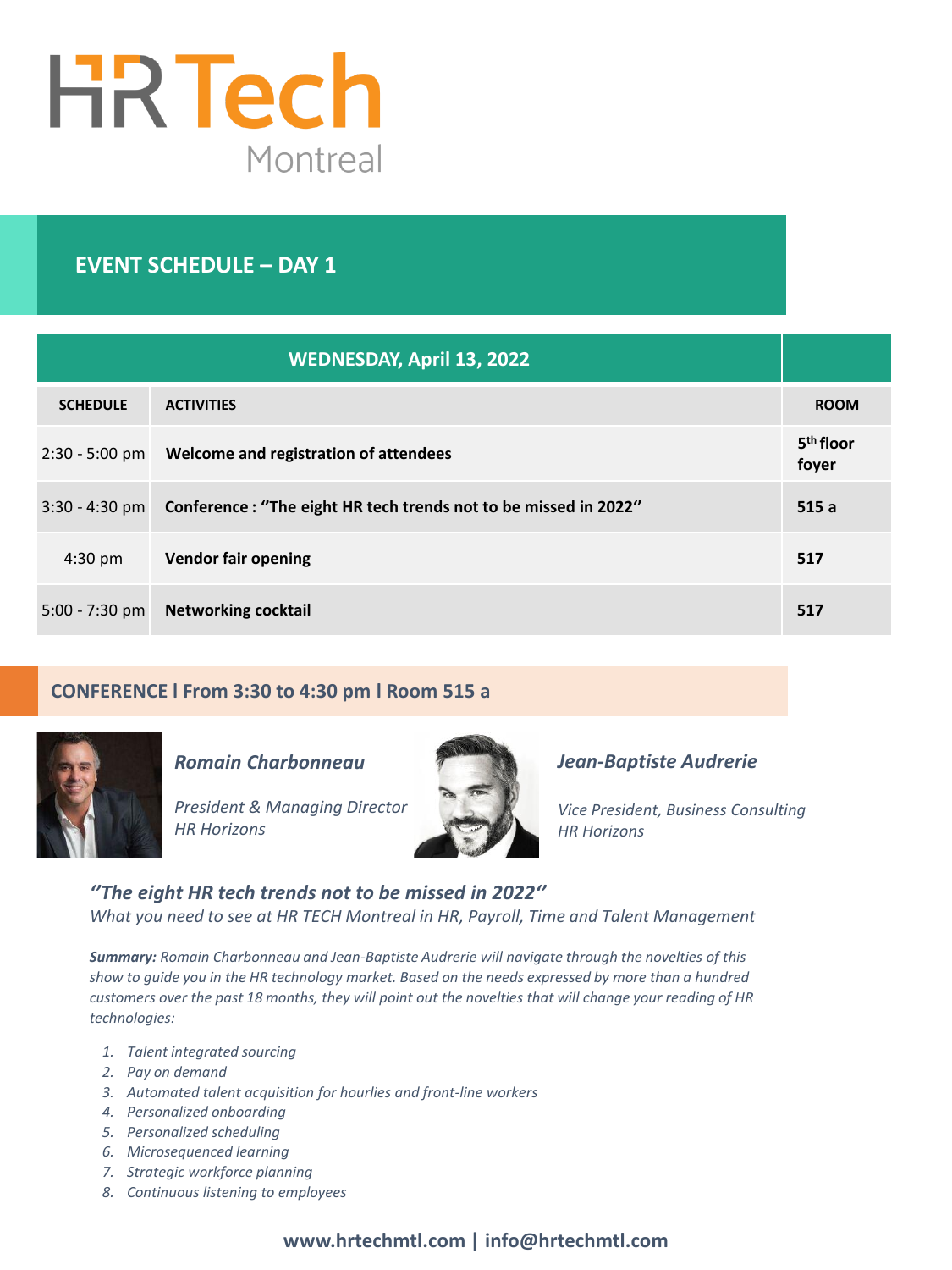

# **EVENT SCHEDULE – DAY 2**

| Thursday, April 14, 2022 |                    |                                          |                                   |           |      |                                   |      |                           |
|--------------------------|--------------------|------------------------------------------|-----------------------------------|-----------|------|-----------------------------------|------|---------------------------|
| <b>SCHEDULE</b>          | <b>Vendor Fair</b> | <b>Plenary sessions</b>                  | <b>Best Practices</b><br>seminars |           |      | <b>Demonstration</b><br>workshops |      | Start-up<br>presentations |
| <b>Rooms</b>             | 517                | 516                                      | 514b                              | 515a      | 516a | 516 e                             | 516a | 516 e                     |
| $8:00 - 9:00$ am         |                    | Welcome and registration of participants |                                   |           |      |                                   |      |                           |
| 8:00 am                  |                    |                                          |                                   |           |      |                                   |      |                           |
| $9:00$ am                |                    | <b>Opening keynote</b>                   |                                   |           |      |                                   |      |                           |
| $9:45$ am                |                    | Coffee break                             |                                   |           |      |                                   |      |                           |
| 10:30 am                 |                    |                                          |                                   |           |      |                                   |      |                           |
| 11:30 am                 | e                  |                                          | 0                                 |           |      | ●                                 |      |                           |
| 12:15 pm                 |                    | Lunch                                    |                                   |           |      |                                   |      |                           |
| 13:15 pm                 | $\bullet$          |                                          | ●                                 | $\bullet$ |      | $\bullet$                         |      |                           |
| 14:15 pm                 |                    |                                          |                                   |           |      |                                   |      |                           |
| 15:00 pm                 |                    | Coffee break                             |                                   |           |      |                                   |      |                           |
| 15:45 pm                 |                    | <b>Closing keynote</b>                   |                                   |           |      |                                   |      |                           |
| 16:30 pm                 |                    |                                          | End of event                      |           |      |                                   |      |                           |

*(\*) Please note that unless stated otherwise, all conferences are presented in French.*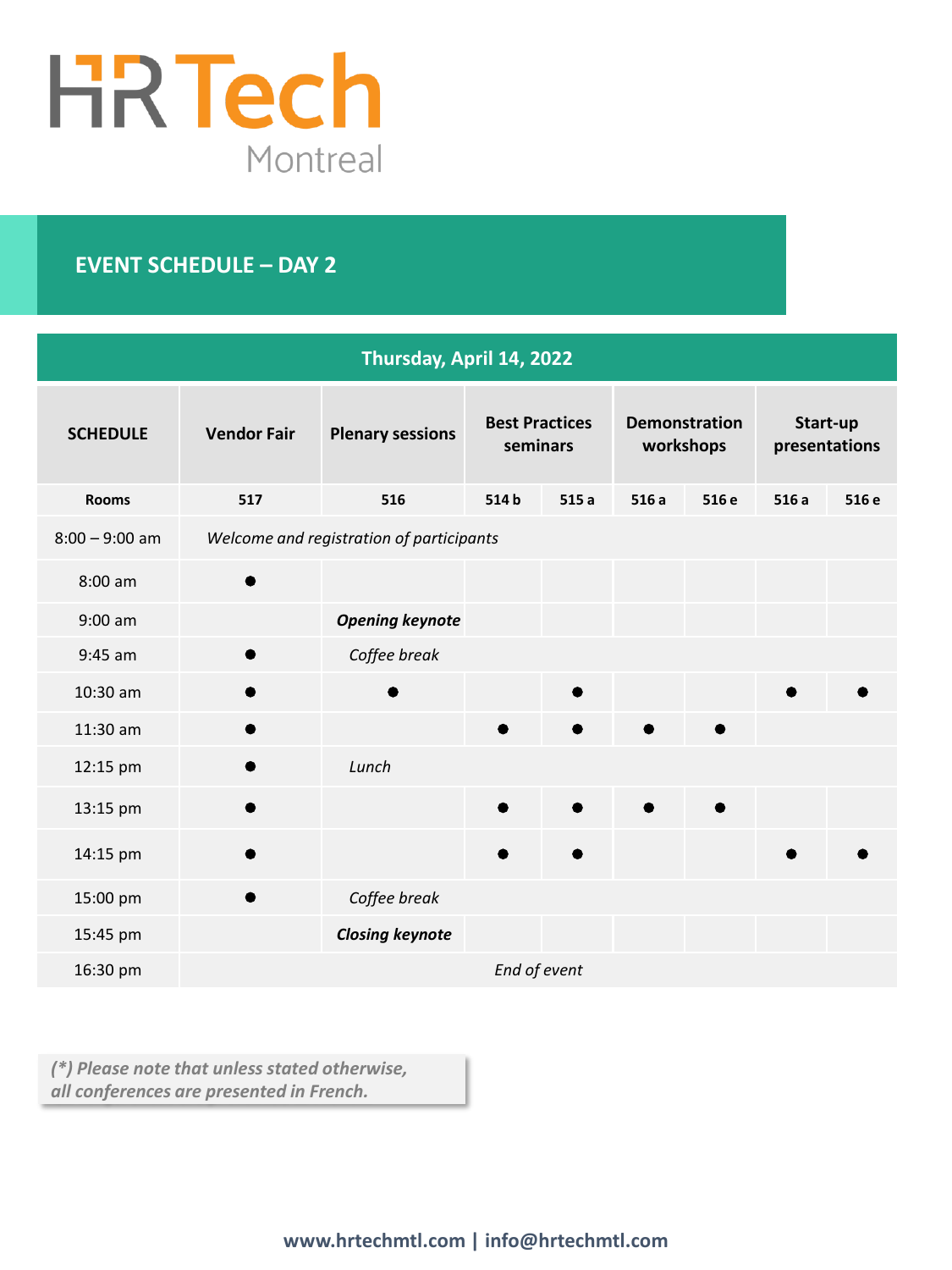

# **OPENING KEYNOTE SESSION Thursday, April 14, 2022 – 9:00 am – Room 516**



*Opening remarks: Romain Charbonneau*

*President & Managing Director HR Horizons*



*A word from our event partner: Pierre Colangelo*

*Vice President, Sales ADP Canada*



# *Keynote Speaker: Jon Ingham Director, Strategic HR Academy*

*(\*) Conference in English*

*''Competing through social capital and social technologies''*

*Summary: Technology increasingly offers opportunities for managing, developing and organising people more effectively. However, organisations will gain the greatest benefits from these opportunities when technology is applied to a strategic, best fit approach focused on creating value through the right people and organisation outcomes, as well as helping people meet their own individual needs.* 

*Increasingly, particularly after lockdowns during the pandemic, the most important of these outcomes are the social connections, relationships and conversations taking place between the people working for an organisation.*

*This means organisations need to develop social talent, e.g. connectors and brokers, and social leaders, who can lead from within, rather than just from above a group of people. Organisations also need to create the right groups and networks and manage the performance of these groups rather than just the performance of individuals. And they need to ensure the hybrid workplaces they provide for their people align with and support the most important of the organisation groups. The approach therefore provides a new strategic, social role for both HR and people technology professionals.*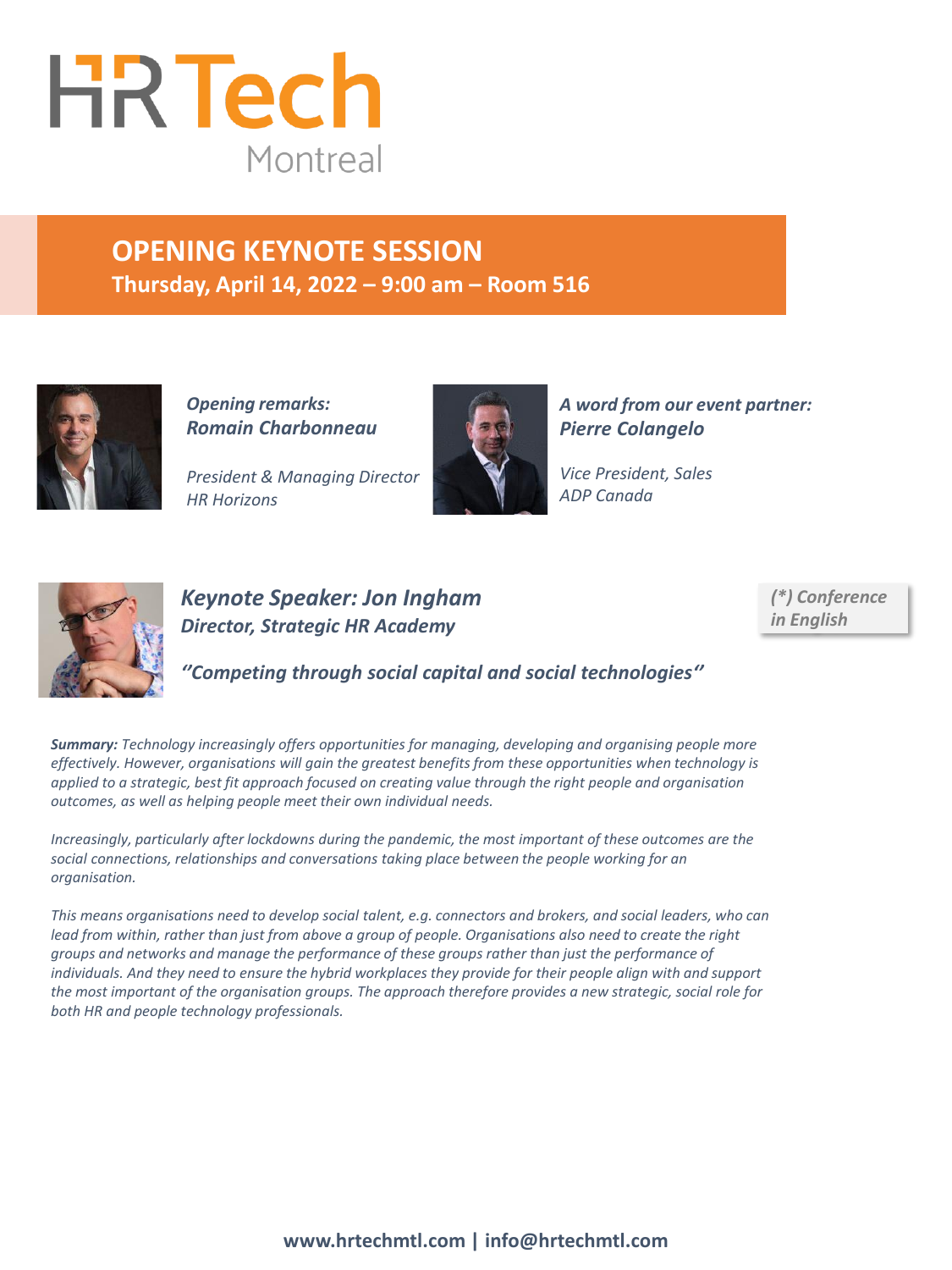

# **CLOSING KEYNOTE SESSION Thursday, April 14, 2022 – 3:45 pm – Room 516**



*Opening remarks: Romain Charbonneau*

*President & Managing Director HR Horizons*



*A word from our partner: Manon Poirier* 

*General Manager Ordre CRHA (CPHR)*



# *Keynote speaker: Sébastien Belair Executive Vice President and Chief of HR Laurentian Bank*

# *''These key moments that nourish the corporate culture''*

*Summary: "Seeing Beyond the Numbers" is Laurentian Bank's motto for bringing to life the hopes and dreams of its customers and employees. In the face of the many changes brought about by the pandemic, the Bank has been very agile in looking to the future of work and accurately measuring the expectations of its employees. It has chosen to adopt a hybrid model that allows its employees to choose how and from where they want to work.* 

*But a problem arises: how to maintain the values and beliefs of the company and generate positive interactions when most of the work is done remotely? Sébastien Bélair has studied this question and argues that maintaining a strong corporate culture requires key moments, which must be recognized, grasped and developed daily. Join us for this timely sharing of experience in the context of the gradual return to work we are experiencing.*



*Sylvain Tremblay, Director, Business Consulting, HR Horizons, will host this conversation with Sébastien Belair.*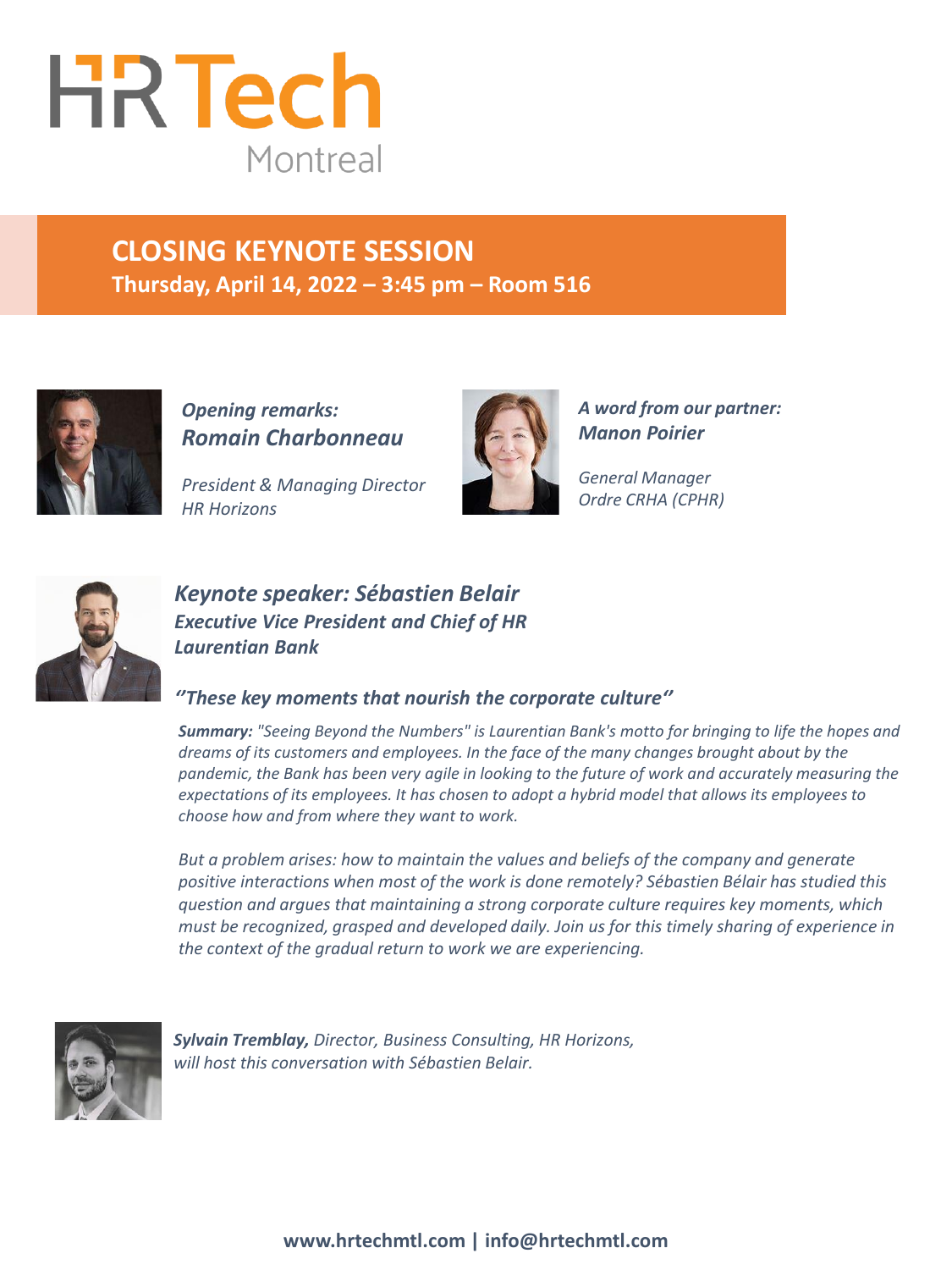

**Workforce Management** *For each session, refer to the overall theme to be discussed which is highlighted in a grey box, like this one:*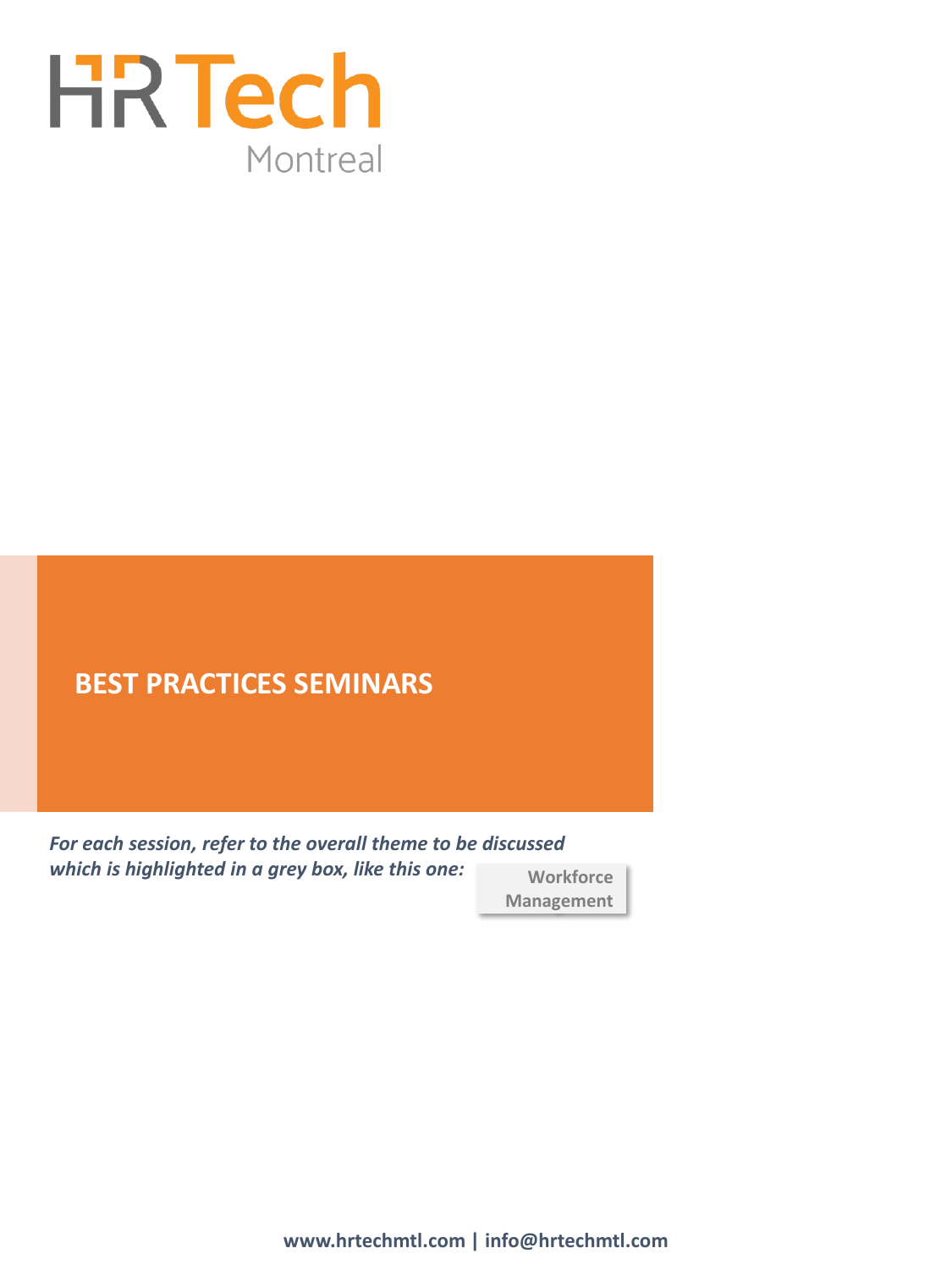

# **516**

**The Power of Positive Psychology:** *Leading, connecting and building stronger teams through engagement* **10:30 am**

**Collaboration & engagement**



#### *Dr. Amir Georges Sabongui l Psychologist*

*Summary: How do we encourage collaboration, support well-being and fulfillment and inspire others to reach their full potential while supporting their organization's vision?* 

*Join us for a dynamic and humorous session to learn how to inspire relationships by focusing on collaboration and contributing to the potential of the team; and how we can create meaning for our efforts: "With a strong WHY, we can tolerate any WHAT".* 



*Pierre Colangelo, Vice President, Sales, ADP Canada, will lead the Q&A session with Dr. Sabongui.*

| 515a | IT Security and Sensitive and Confidential Data:                          | Data     |
|------|---------------------------------------------------------------------------|----------|
|      | How to Better Manage Your Employees' Data in Your HR System<br>$10:30$ am | security |



#### *Patrice Poirier l President, SIGMA-HR*

*Summary: With the entry into force of data protection laws and regulations and in a context of increasing digitalization, HR departments must adapt their information management. HR management software is therefore directly concerned and must secure the data that circulates. In companies multiplying HR management tools, guaranteeing the integrity and security of information has now become a real problem.* 

*The multiplication of files, the duplication of information in various tools and their accessibility via an unsecured or shared server leave a lot of room for security vulnerabilities. Finally, the global wave of ransomware-type cyber attacks has highlighted the dangerousness of cyber threats and that no one is immune to them. It is therefore essential to attach particular importance to information security.*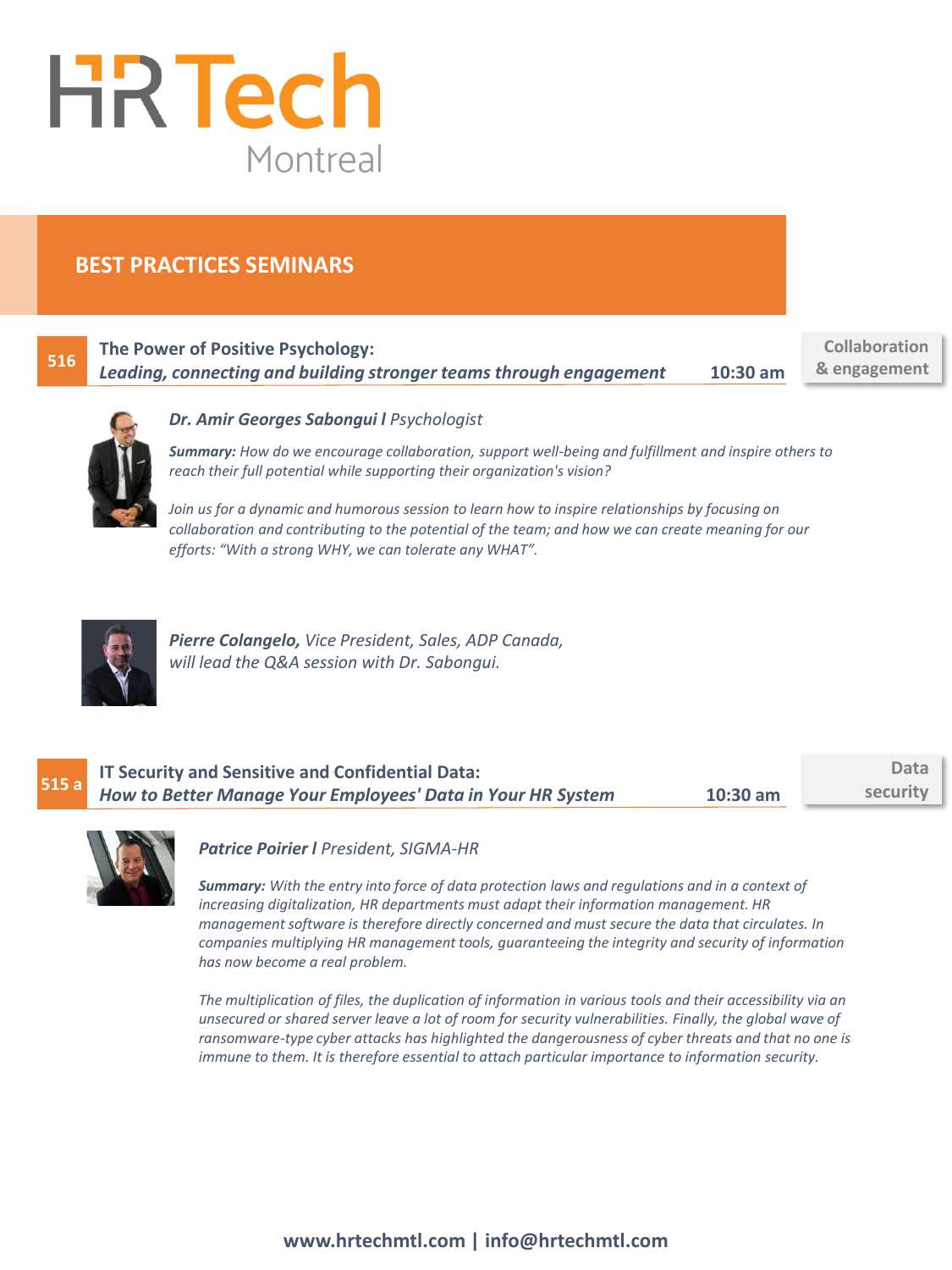

# **514 b**

# **Getting ROI on an HR Tech Implementation: Mobilization 101 11:30 am**

**Implementation**



*Stéphane Rivet VP HR, Corporate Services, Learning & Development Intact*



*Farbod Nassiri Senior Director, HR Transformation PwC*

*(\*) Conference in English*

*Summary: HR Technology overhauls do not come every day, but often put major financial and capacity strains on organizations. With hopes and expectations of serious efficiency & productivity boosts and employee experience enhancements, organizations put a lot of emphasis on partnering with the right technology vendors, and the soundness of their project management protocols to avoid surprises during the implementation. The focus is mostly to go-live on time and on-budget.* 

*Yet, we quite often see a common set of pitfalls impacting the implementation scope & timelines, and derailing the anticipated business benefits, which seemingly come from nowhere and catch HR & IT by surprise. There is no denial that ample planning, resourcing, testing, and change management are necessary, but they aren't sufficient. Through this session we want to raise the importance of "mobilization for HR Technology implementation", readying the organization on key HR service delivery, strategy, technology, data, and capability decisions that must be addressed prior to implementation.* 

| 515a | Diversity and Inclusion in Business: What's the Point?                                                                                                                                                                                                                                                                                                                                                                                                                                                                                                                          |           | $11:30$ am                                                 | D&I |
|------|---------------------------------------------------------------------------------------------------------------------------------------------------------------------------------------------------------------------------------------------------------------------------------------------------------------------------------------------------------------------------------------------------------------------------------------------------------------------------------------------------------------------------------------------------------------------------------|-----------|------------------------------------------------------------|-----|
|      | <b>Pierre Rochette</b><br>Sales Director, Eastern Canada<br>UKG                                                                                                                                                                                                                                                                                                                                                                                                                                                                                                                 | President | <b>Robert Roy</b><br><b>Maritime Employers Association</b> |     |
|      | <b>Summary:</b> Successive surveys continue to demonstrate that diversity and inclusion (D&I) are beneficial for<br>organizations, regardless of their size and activity. Whether for the level of employee engagement which can be<br>three times higher or for the profitability of a company that can earn up to 15% more with a high level of<br>D&I. However, policies in this area remain cautious and barely 10% of companies believe they have a level of<br>10/10 in terms of diversity and inclusion and a quarter consider that they have a score of less than 5/10. |           |                                                            |     |

*Employees' perceptions are often not the same as those of employers. How to manage this issue? At this conference, we will present some data and strategies at the process, culture and technology level to help your business. Real-life examples shared by UKG customers will be presented and we will even have a local company with us at this conference.*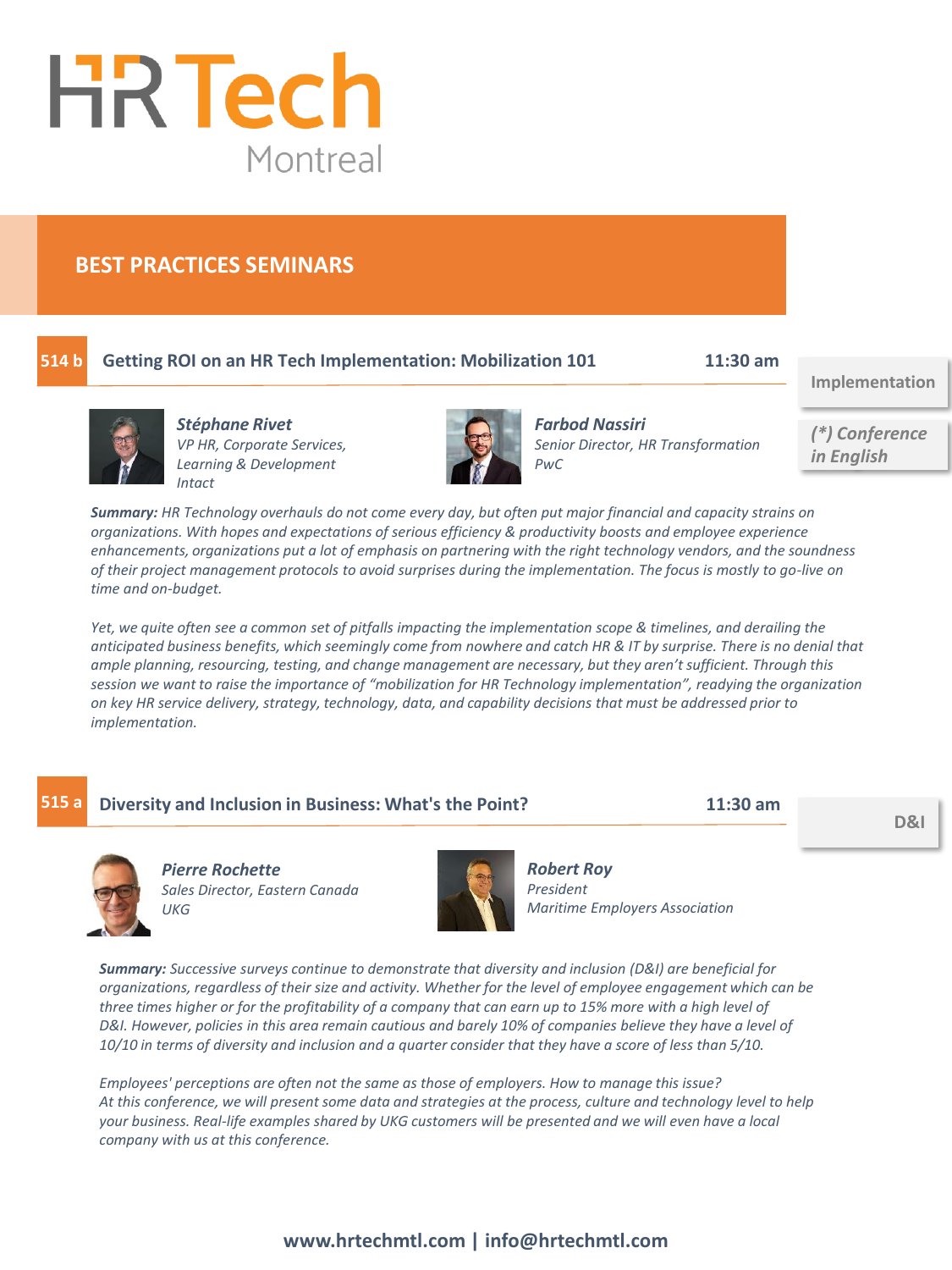

#### **PANEL – The keys to a successful digital transformation. Lessons Learned. 1:15 pm 514 b**

**Digital transformation**



*Host: Jean-Baptiste Audrerie l HR Horizons*



*Éric Beaulieu VP, Talent & Culture Eddyfi NDT*



*Marie-France Lavallée Senior VP, HR, Communications & Marketing Englobe Corp.*

*Summary: Transforming is much more than implementing an HR solution. It's transforming the work of managers and your HR team, their roles and skills. It saves time to reinvest it differently. At the end of the day, it's a very different HR service offering that propels you elsewhere.* 

*During this panel, our guests will share what has put their department on the road to transformation:* 

- *Reinvent paperless and self-service processes*
- *Simplify HR transactions and data access for managers*
- *Create autonomy and an engaging experience*
- *Optimize queries to reorganize your service*

*After selecting your HR technology, triggering this transformation dynamic and avoiding some typical mistakes will contribute to the success of your projects. Come and attend this sharing of experiences and exchange with our guests.*

| 515a | Scheduling and managing schedules in a context of shortage | $1:15$ pm | Workforce |
|------|------------------------------------------------------------|-----------|-----------|
|      |                                                            |           | planning  |



*Renaud Grimard l Founder, Timesphere*

*Summary: Schedules, what a hassle! Fewer employees on the call, what a headache! Offering the right schedules means satisfying your employees, and we know they are looking for more flexibility. During this workshop and with the help of some technological innovations, we will see how to help you meet your operational requirements and the expectations of your employees in search of modernity.*

*We will discuss the following:*

- *Automation of planning*
- *Collaborative planning*
- *Optimizing shift creation*
- *Automation of communications*
- *Artificial intelligence in the detection of distress signals*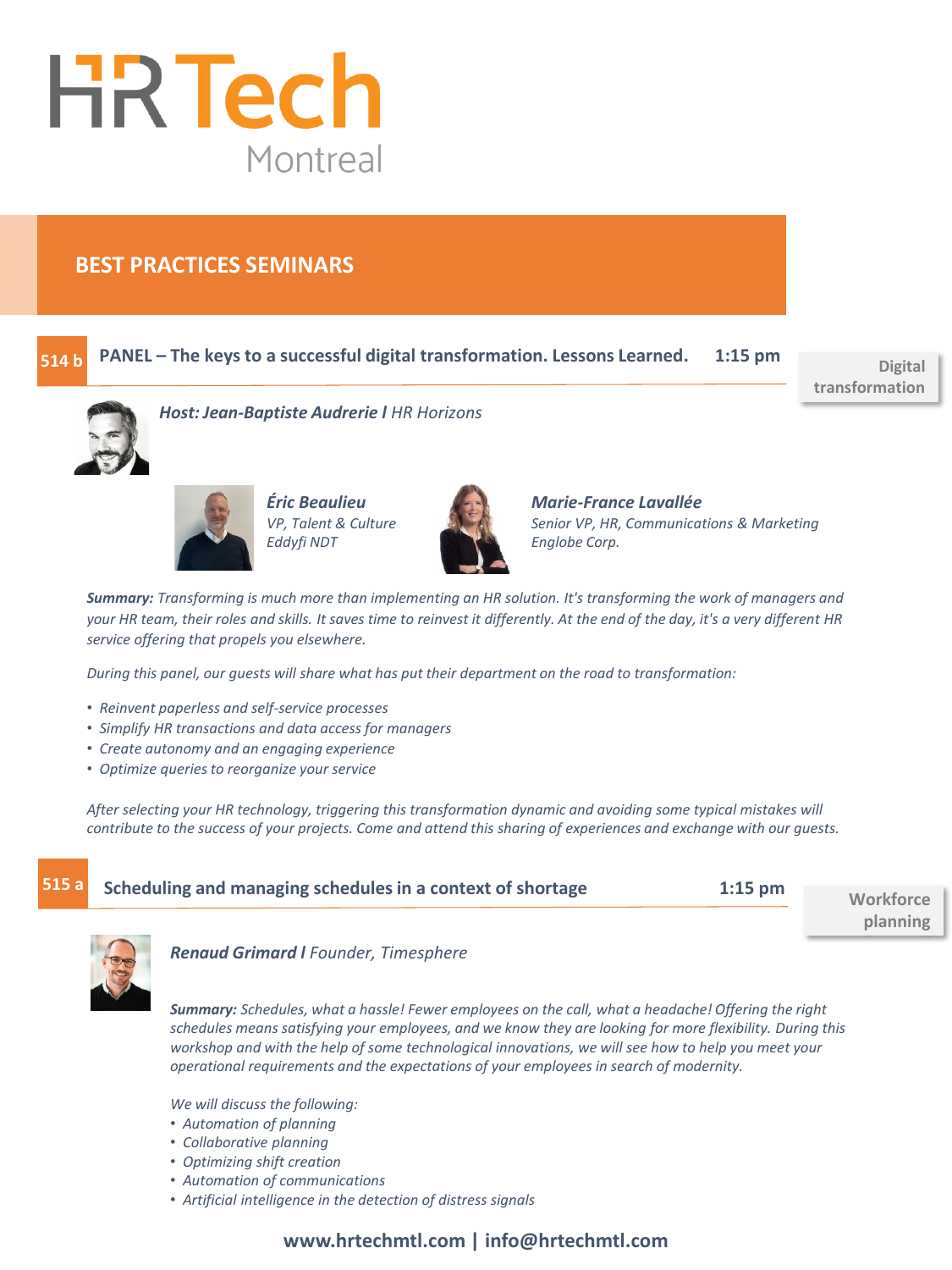

#### **PANEL – For an efficient management of the HRIS function 11:30 am HRIS 514 b**



*Host: Romain Charbonneau l HR Horizons*



*Isabelle Dea Manager Innovation, HR technology CAE*



*Fanie Lauzon Senior Director, HR Management Systems Intact*



*Stéphanie Villeneuve Future of Work Program Leader Banque Laurentienne*

*Summary: HRIS governance and proactive management are now established as activities critical to the performance and effectiveness of the HR, Talent and Payroll functions. Their success requires a unique blend of technical, human and operational expertise and judicious management of stakeholders, projects and budgets.* 

*It's quite an order! Over the past 20 years, we have developed a solid mastery in this field right here in Quebec. This panel brings together three professionals who demonstrate this. Join this exchange and tap into their experience of inspiration and successful practices for your organization.*

# **515 a**

**A new approach to strengthen your organizational culture for the benefit of the employee and candidate experience in hybrid mode 2:15 pm**

**Org. culture**



*Carolyn Hass, PhD Vice President, Products and R&D SuccessFinder*



*Jessie Lambert Director, Talent and Culture SuccessFinder*

*Summary: COVID-19 has put the focus on HR. Whether it's transitioning to remote work or adapting to the ups and downs of employee motivation, these new aspects can be a challenge for HR teams, who are trying to establish an encouraging work culture in order to retain and onboard new employees in this new work environment.* 

*With the help of "Cultural Fit," an HR solution focused on behavioral data, HR professionals can optimize their efforts to create a positive work environment and personalized experiences for employees and ensure that their value proposition to employees stays true to their promises.* 

*This presentation will explain how understanding the analysis of the individuals behind your culture can help the sense of belonging, increasing retention and engagement. HR professionals will learn how to use "Cultural Fit" to attract and retain top talent.*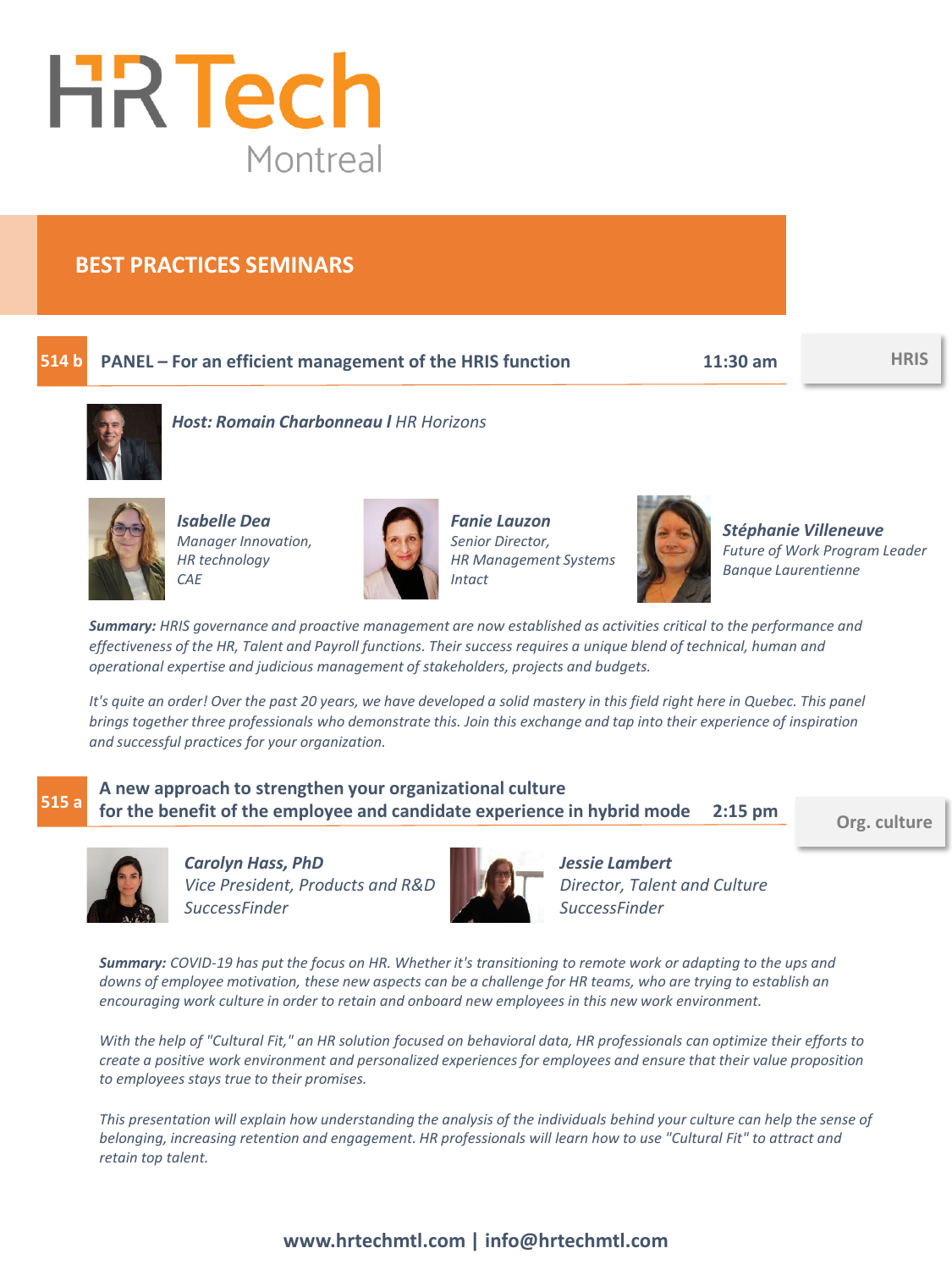

# **TECHNOLOGY WORKSHOPS**

**Workforce Management** *For each session, refer to the overall theme to be discussed which is highlighted in a grey box, like this one:*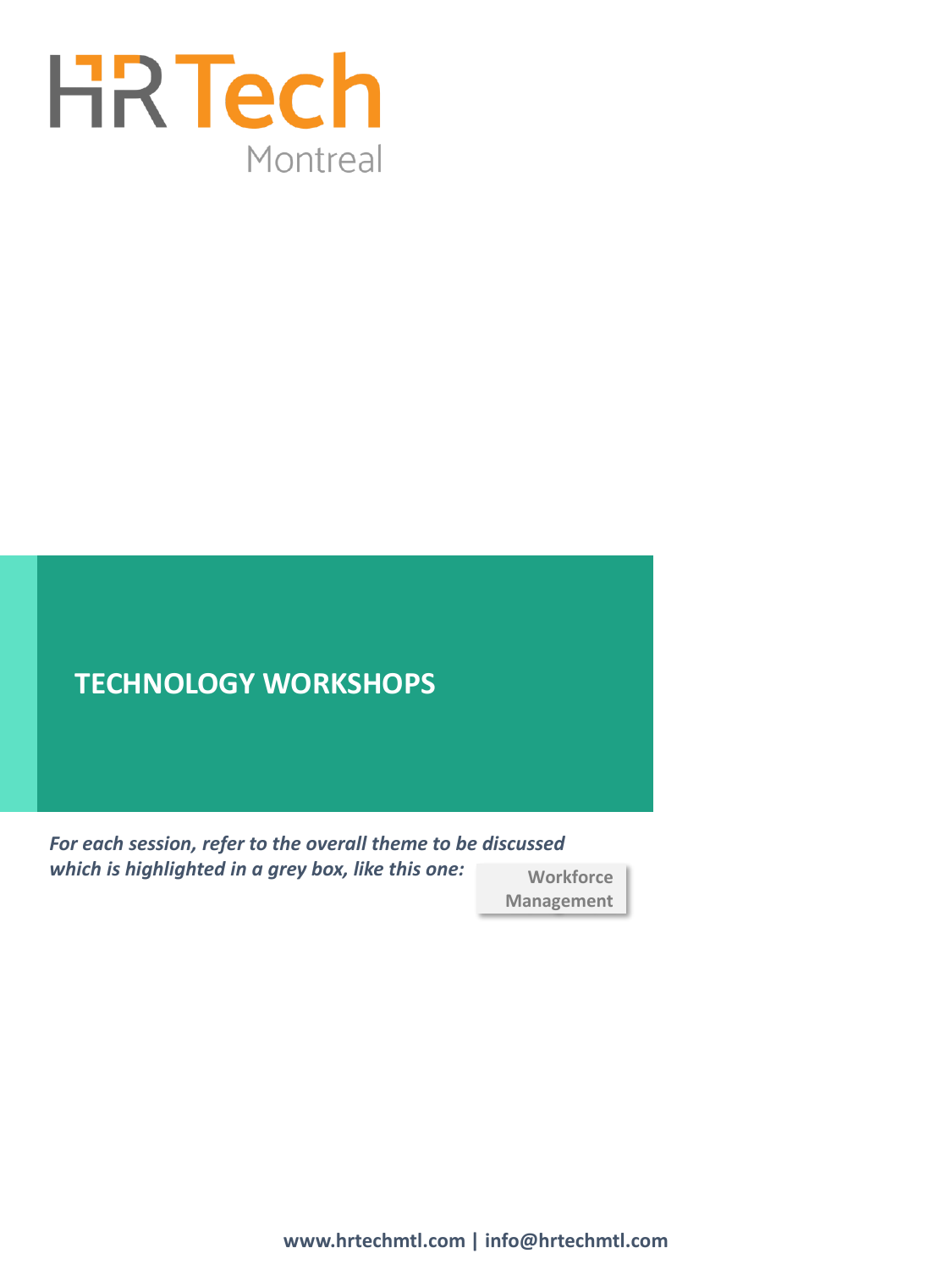

# **TECHNOLOGY WORKSHOPS**

# **516 a**

# **WORKDAY – The power to adapt to change with Workday's enterprise platform 11:30 am HRIS Suite**



#### *Simon Lafontaine l Principal HCM Solution Consultant, Workday*

*Summary: Workday is the finance, HR, and planning system for a changing world. The world is changing rapidly and the ability to change is often the deciding factor between a market leader and a struggling company. With Workday's cloud enterprise solution, you'll adopt a platform that will allow your company to adapt to the future.*

*In this session, we will take a look at the user experience (employee, candidate, manager, HR partner and executive) as well as the often overlooked but very important technological innovations that make it possible to be agile, efficient and provide a world-class user experience. Workday can help you with key initiatives spanning global growth, reorganizations, talent retention strategies, diversity and inclusion goals, and even return-towork capability. In addition, you'll see how Workday's analysis gives HR full transparency on key performance indicators (KPIs) to highlight key areas in hiring practices, organizational composition, and even attrition.*

**516 e SYNTELL – How to develop your maturity in HR Analytics 11:30 am**

**Analytics**



*Patrick Schwarz President, Syntell*



*Andrée Laforge Vice President and Product Manager, Syntell*

*Summary: With the Kara solution, we'll show you how you can accelerate your organization's progress in HR analytics. Whether you just want to publish HR KPIs, dashboards, or go one step further by producing trend analysis, discovering correlations, using predictive and even prescriptive models, Kara follows and supports you every step of the way.* 

*Using real-world examples, we will demonstrate how Kara enables HR professionals to fully play their strategic role within their organization.*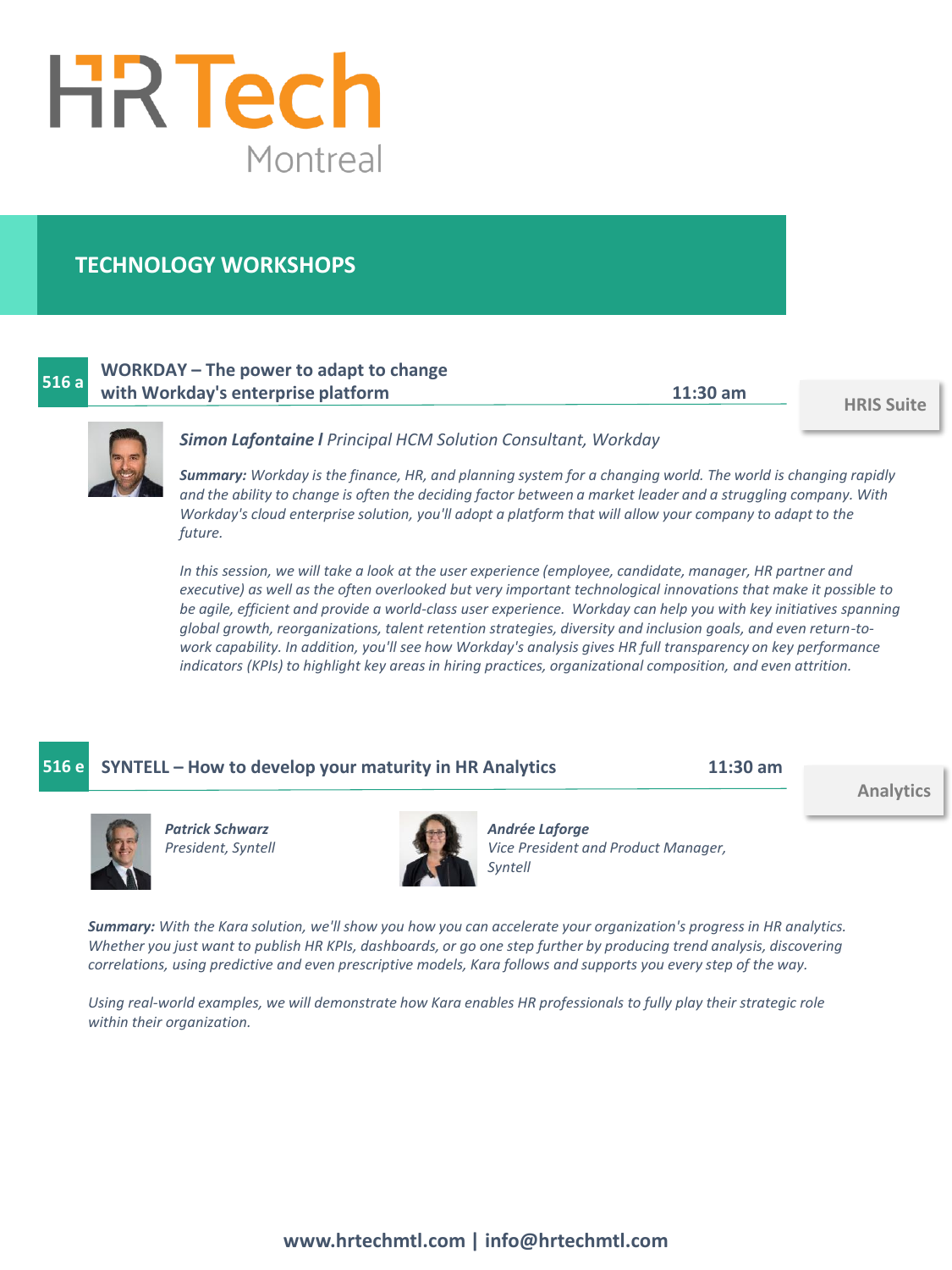

# **TECHNOLOGY WORKSHOPS**

|      | <b>APPRENTX:</b>                                |           |
|------|-------------------------------------------------|-----------|
| 516a | B12 at the heart of a modern learning ecosystem | $1:15$ pm |

**Learning**



#### *Jean-Philippe Bradette l President, ApprentX*

*Summary: Learning is an intrinsic activity that takes place in many places, at different times and in many ways. In addition to disseminating training content, the modern learning ecosystem goes further by developing and supporting the learner's performance throughout their learning journey.*

*A modern ecosystem supports the learner before and during his training, but also after when it is time to put his new knowledge into practice. A modern ecosystem is agile, alive and it feeds on data while evolving with your needs.*

*See how B12 is at the heart of such an ecosystem. With the help of our application, you will be able to reduce development efforts, increase the impact of your training programs, support your learners in the workflow. In addition, B12 supports and measures the adoption of new technologies or systems.*

# **516 e UKG – Our purpose is people 1:15 pm**

**HRIS Suite**



#### *Michel Pilozzi l Solutions Expert, UKG*

*Summary: At UKG, our focus is on people! Our love for everything related to human resources and workforce management is matched only by our people-centered culture. Together, we are committed to inspiring employees and businesses around the world, helping to pave the way for our employees, customers and industry. Participate, you will be pleasantly surprised!*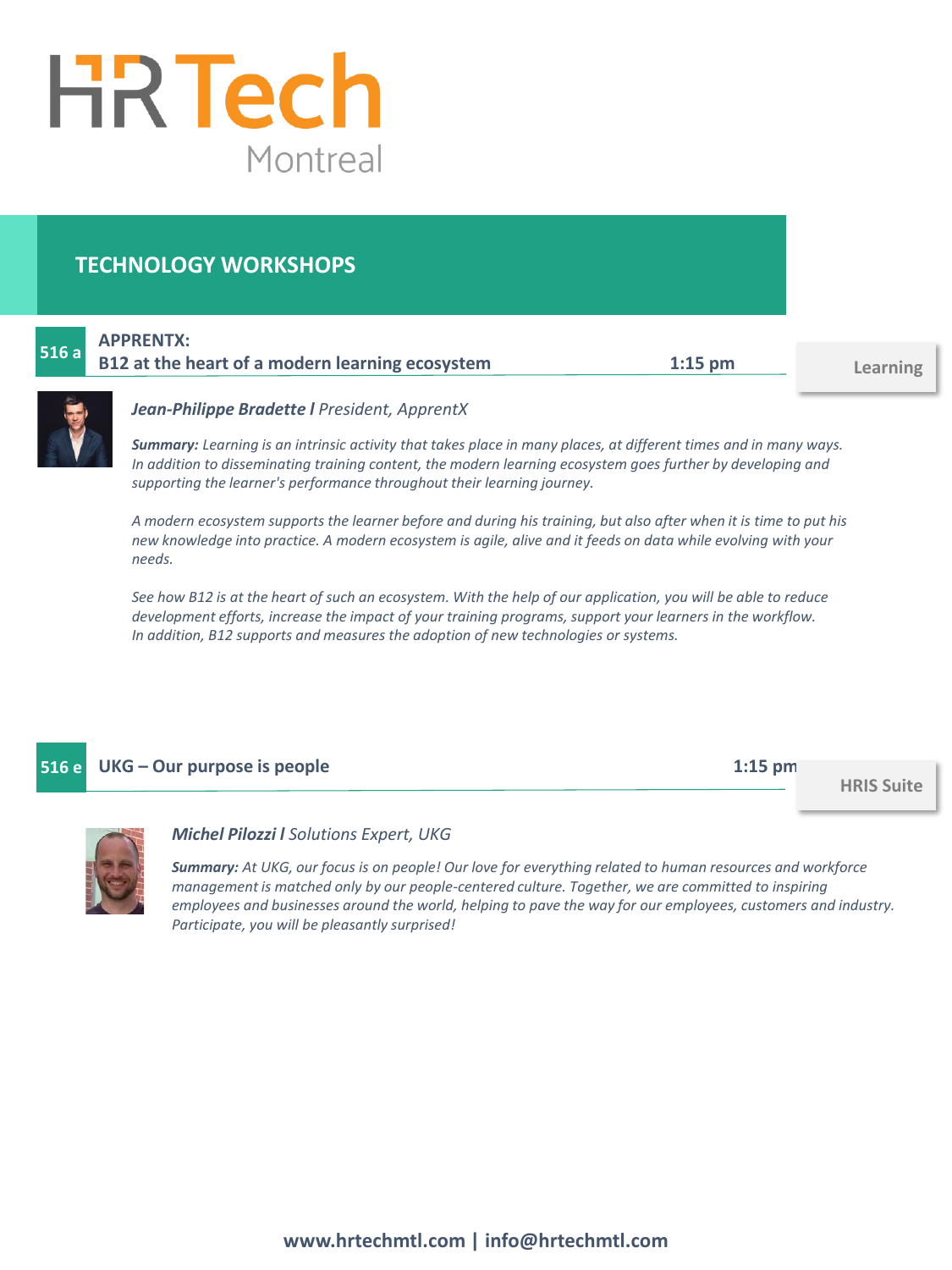



*Come and attend the presentations of these emerging entrepreneurs to discover their innovative solutions! They will also be present at their booth in the Start-up zone of the vendor fair. View the map [here](https://www.hrtechmtl.com/en/exhibitors.html).* 

*Each session's topic is highlighted in a grey box, like this one:* 

**Workforce Management**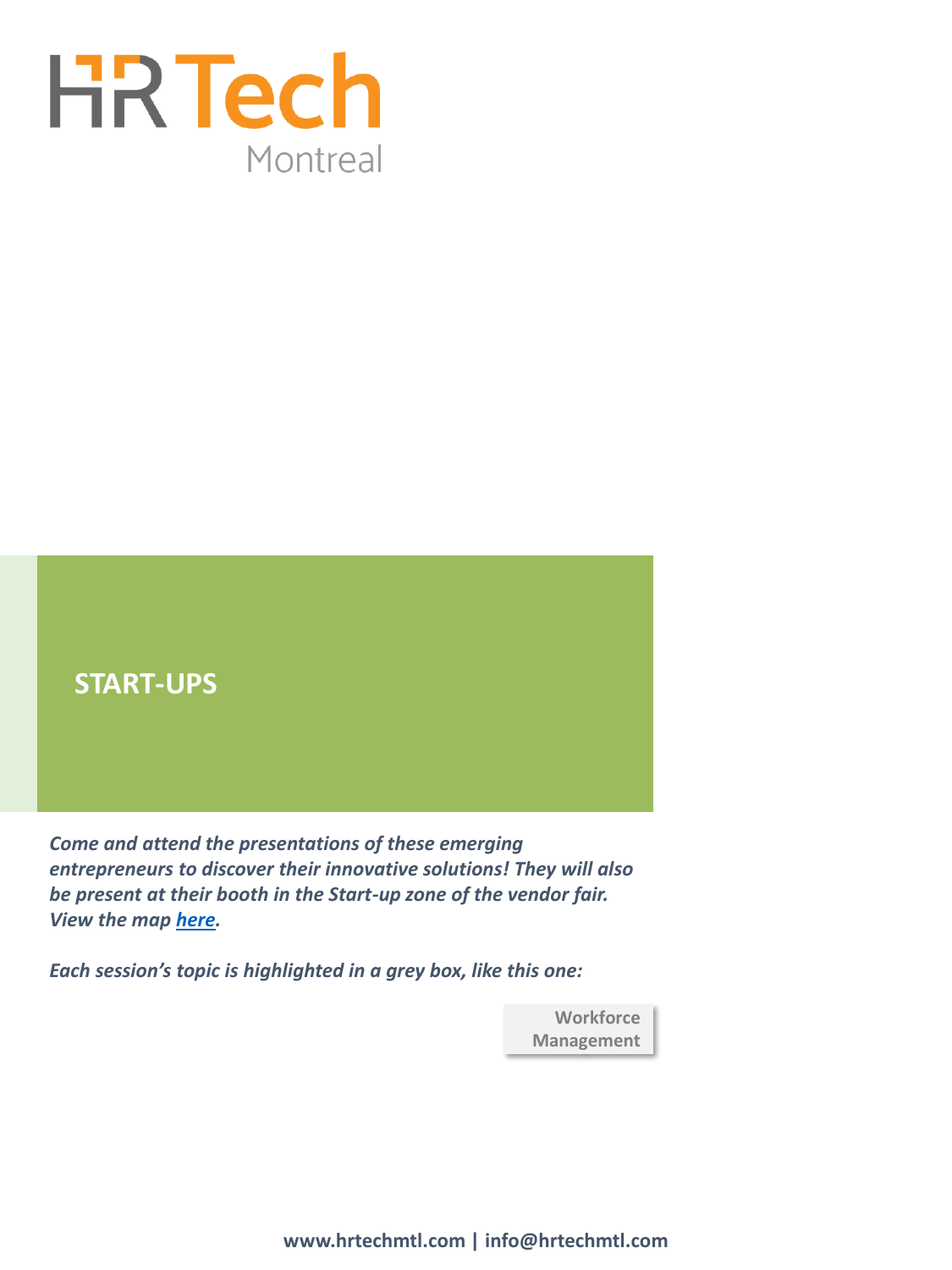

# **DISCOVER INNOVATIVE SOLUTIONS FROM EMERGING COMPANIES**

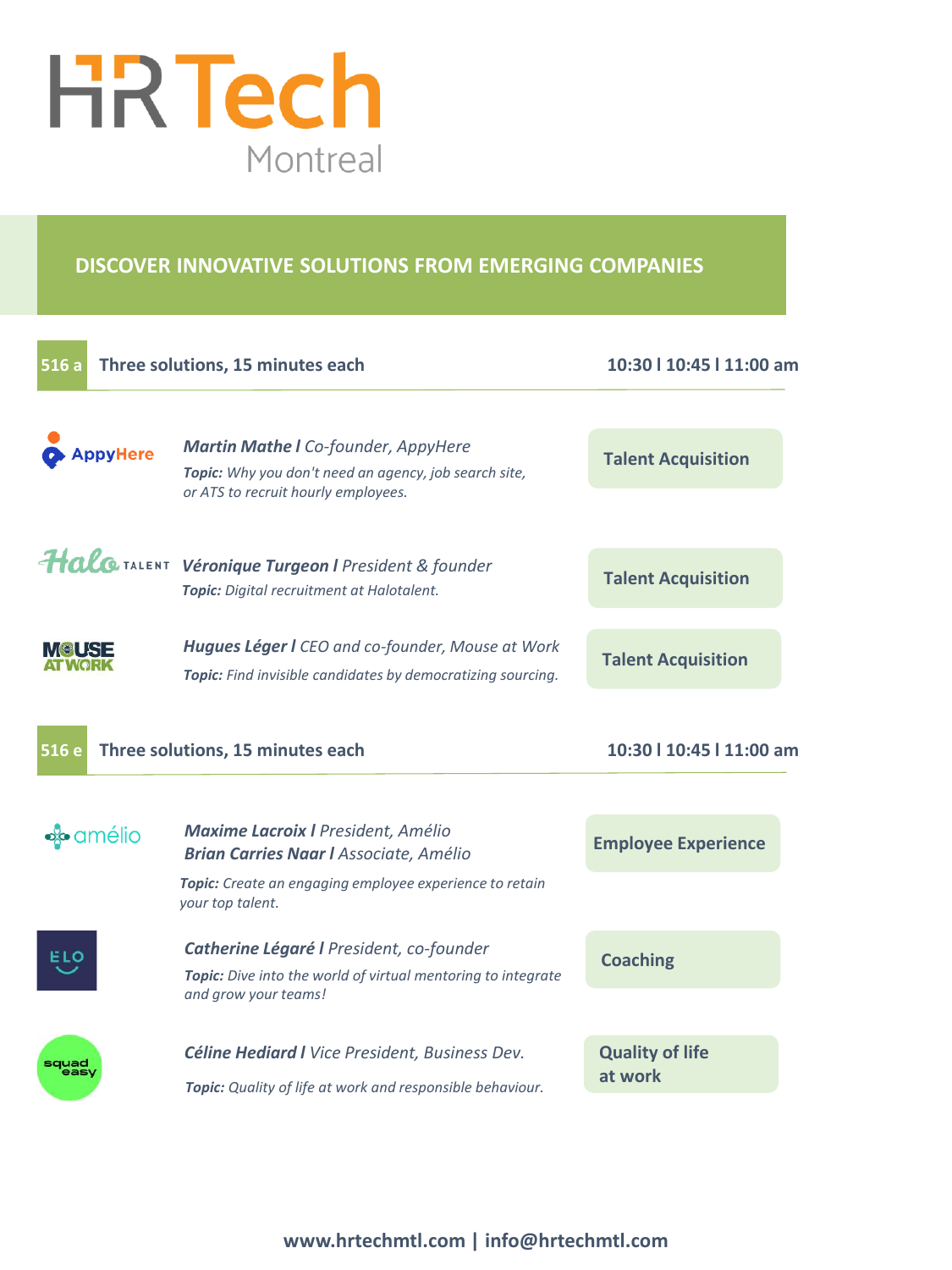

# **DISCOVER INNOVATIVE SOLUTIONS FROM EMERGING COMPANIES**

| 516a                                                           | Three solutions, 15 minutes each                                                                                                                       | 2:15   2:30   2:45 pm       |                                |
|----------------------------------------------------------------|--------------------------------------------------------------------------------------------------------------------------------------------------------|-----------------------------|--------------------------------|
| heleva                                                         | <b>Jean-Philippe Guillemette I President</b><br><b>Alexandre Cloutier I</b> Vice President<br><b>Topic:</b> The power to mobilize knowledge to elevate | <b>Employee Experience</b>  |                                |
| <b>OHRIZON</b>                                                 | the new employee experience.<br><b>Rym Sghaier I</b> Marketing International Director                                                                  |                             |                                |
|                                                                | Topic: Reinventing face-to-face training.                                                                                                              | <b>Training</b>             |                                |
| $\triangleright$ KAIRA                                         | <b>Eric Mac Nicoll I CEO and co-founder</b><br>Topic: When technology cares about the well-being                                                       | <b>Financial well-being</b> |                                |
| of your employees.<br>Four solutions, 15 minutes each<br>516 e |                                                                                                                                                        | 2:15   2:30   2:45 pm       |                                |
|                                                                |                                                                                                                                                        |                             |                                |
| ent<br>stent Al                                                | Alexandre Bouchard I CEO & co-founder<br>Topic: Artificial intelligence at the service of your recruitment.                                            | <b>Talent Acquisition</b>   |                                |
| Voilà!                                                         | Max Trudel I CEO, Voilà!<br>Topic: The schedule manager you'd like to be.                                                                              | <b>Scheduling</b>           |                                |
| wörkstaff                                                      | <b>Nick Dauchez   CEO</b><br>Topic: Reopening the economy - innovative solutions to help<br>organizations survive the current labour shortage.         | <b>Workforce Planning</b>   | (*) Presentation<br>in English |
| AUKAZ                                                          | Lana Khoury I CEO<br>Topic: Aukazi, hire on demand.                                                                                                    | <b>Talent Acquisition</b>   |                                |